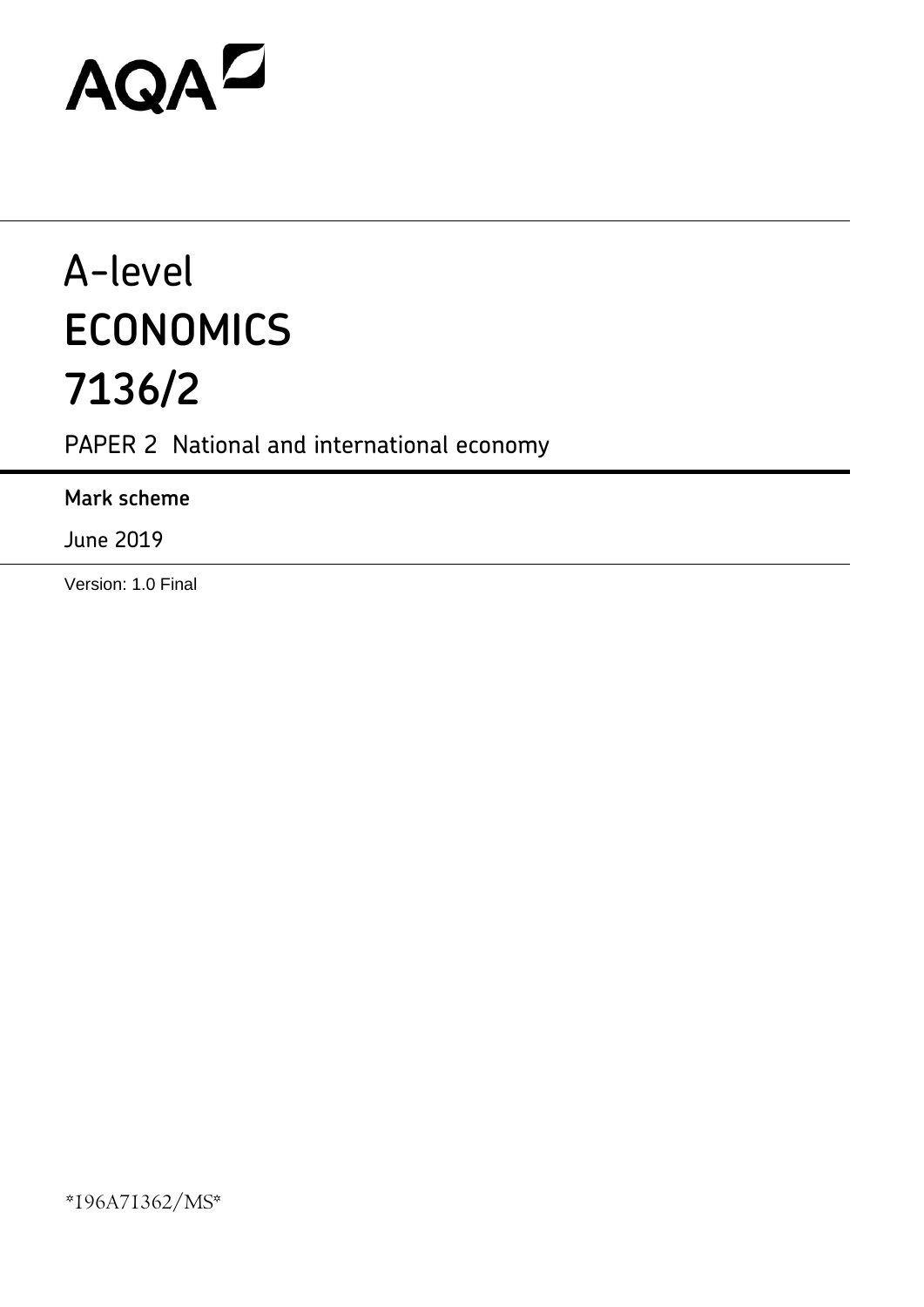Mark schemes are prepared by the Lead Assessment Writer and considered, together with the relevant questions, by a panel of subject teachers. This mark scheme includes any amendments made at the standardisation events which all associates participate in and is the scheme which was used by them in this examination. The standardisation process ensures that the mark scheme covers the students' responses to questions and that every associate understands and applies it in the same correct way. As preparation for standardisation each associate analyses a number of students' scripts. Alternative answers not already covered by the mark scheme are discussed and legislated for. If, after the standardisation process, associates encounter unusual answers which have not been raised they are required to refer these to the Lead Examiner.

It must be stressed that a mark scheme is a working document, in many cases further developed and expanded on the basis of students' reactions to a particular paper. Assumptions about future mark schemes on the basis of one year's document should be avoided; whilst the guiding principles of assessment remain constant, details will change, depending on the content of a particular examination paper.

Further copies of this mark scheme are available from aqa.org.uk

Copyright © 2019 AQA and its licensors. All rights reserved.

AQA retains the copyright on all its publications. However, registered schools/colleges for AQA are permitted to copy material from this booklet for their own internal use, with the following important exception: AQA cannot give permission to schools/colleges to photocopy any material that is acknowledged to a third party even for internal use within the centre.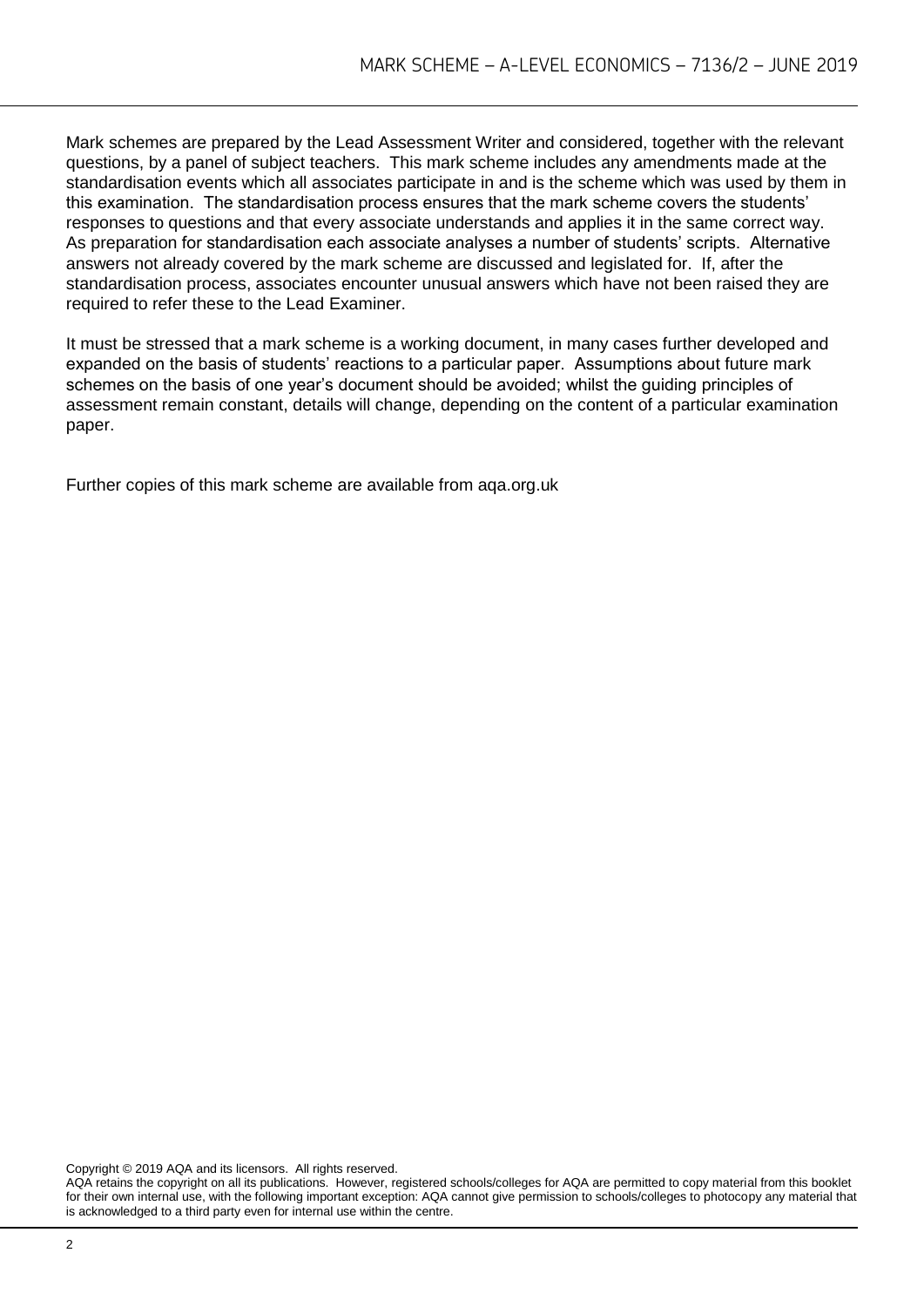| <b>System Name</b> | <b>Description</b>                |
|--------------------|-----------------------------------|
| Highlight          | Highlight an issue                |
| Cross              | Incorrect                         |
| REP_BIG            | Repetition                        |
| <b>SEEN</b>        | Seen                              |
| ?                  | Unsure/unclear/somewhat confusing |
| Off Page Comment   | May be used to make a comment     |
| AN                 | Analysis                          |
| <b>Tick</b>        | Correct                           |
| <b>NAQ</b>         | Not answering question            |
| KU                 | Knowledge and understanding       |
| <b>APP</b>         | Application                       |
| <b>BOD</b>         | Benefit of the doubt              |
| On Page Comment    | Text box                          |
| <b>EVAL</b>        | Evaluation                        |
| IR                 | Irrelevant                        |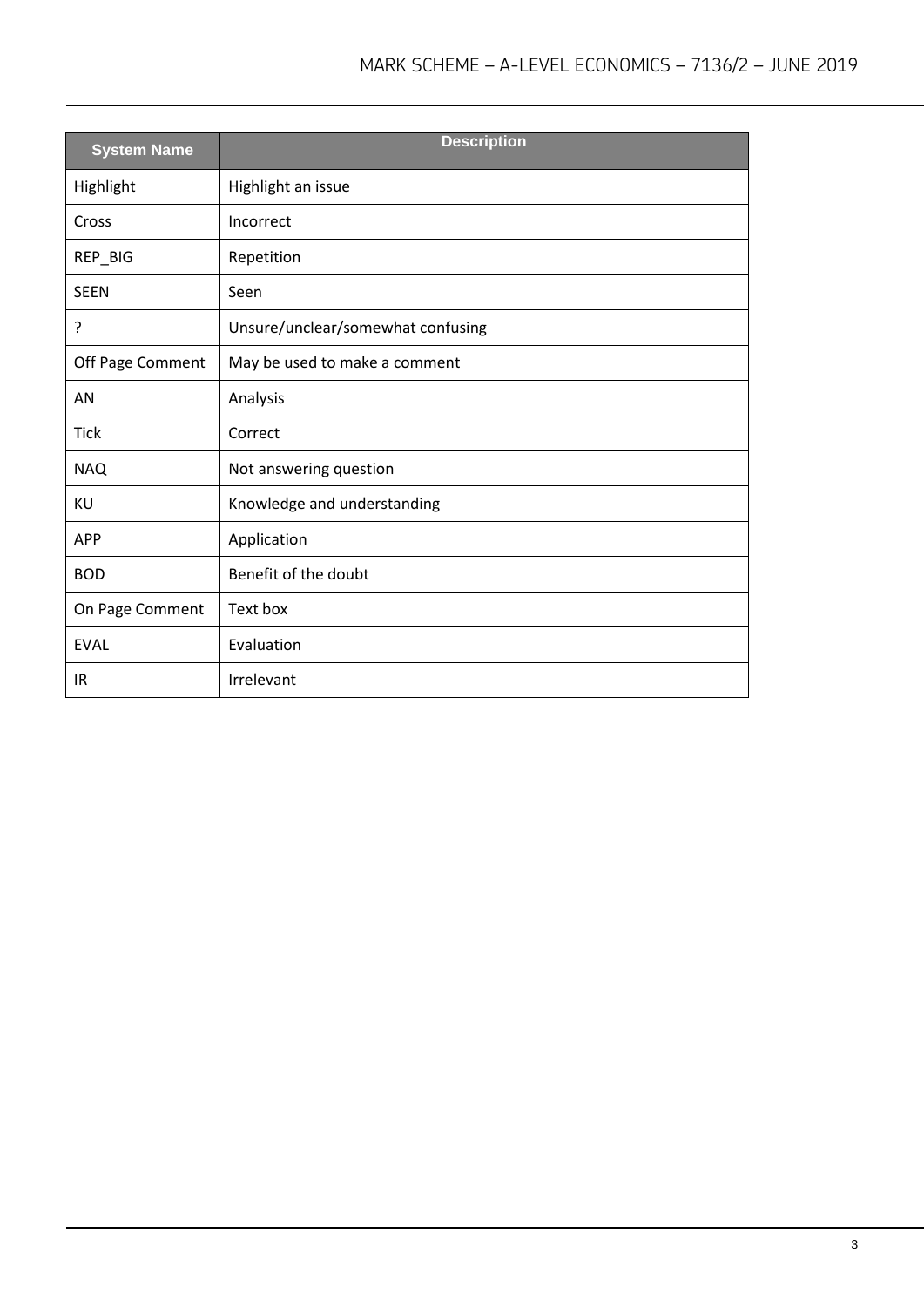## Level of response marking instructions

Level of response mark schemes are broken down into levels, each of which has a descriptor. The descriptor for the level shows the average performance for the level. There are marks in each level.

Before you apply the mark scheme to a student's answer read through the answer and annotate it (as instructed) to show the qualities that are being looked for. You can then apply the mark scheme.

## Step 1 Determine a level

Start at the lowest level of the mark scheme and use it as a ladder to see whether the answer meets the descriptor for that level. The descriptor for the level indicates the different qualities that might be seen in the student's answer for that level. If it meets the lowest level then go to the next one and decide if it meets this level, and so on, until you have a match between the level descriptor and the answer. With practice and familiarity you will find that for better answers you will be able to quickly skip through the lower levels of the mark scheme.

When assigning a level you should look at the overall quality of the answer and not look to pick holes in small and specific parts of the answer where the student has not performed quite as well as the rest. If the answer covers different aspects of different levels of the mark scheme you should use a best fit approach for defining the level and then use the variability of the response to help decide the mark within the level, ie if the response is predominantly level 3 with a small amount of level 4 material it would be placed in level 3 but be awarded a mark near the top of the level because of the level 4 content.

## Step 2 Determine a mark

Once you have assigned a level you need to decide on the mark. The descriptors on how to allocate marks can help with this. The exemplar materials used during standardisation will help. There will be an answer in the standardising materials which will correspond with each level of the mark scheme. This answer will have been awarded a mark by the Lead Examiner. You can compare the student's answer with the example to determine if it is the same standard, better or worse than the example. You can then use this to allocate a mark for the answer based on the Lead Examiner's mark on the example.

You may well need to read back through the answer as you apply the mark scheme to clarify points and assure yourself that the level and the mark are appropriate.

Indicative content in the mark scheme is provided as a guide for examiners. It is not intended to be exhaustive and you must credit other valid points. Students do not have to cover all of the points mentioned in the Indicative content to reach the highest level of the mark scheme.

An answer which contains nothing of relevance to the question must be awarded no marks.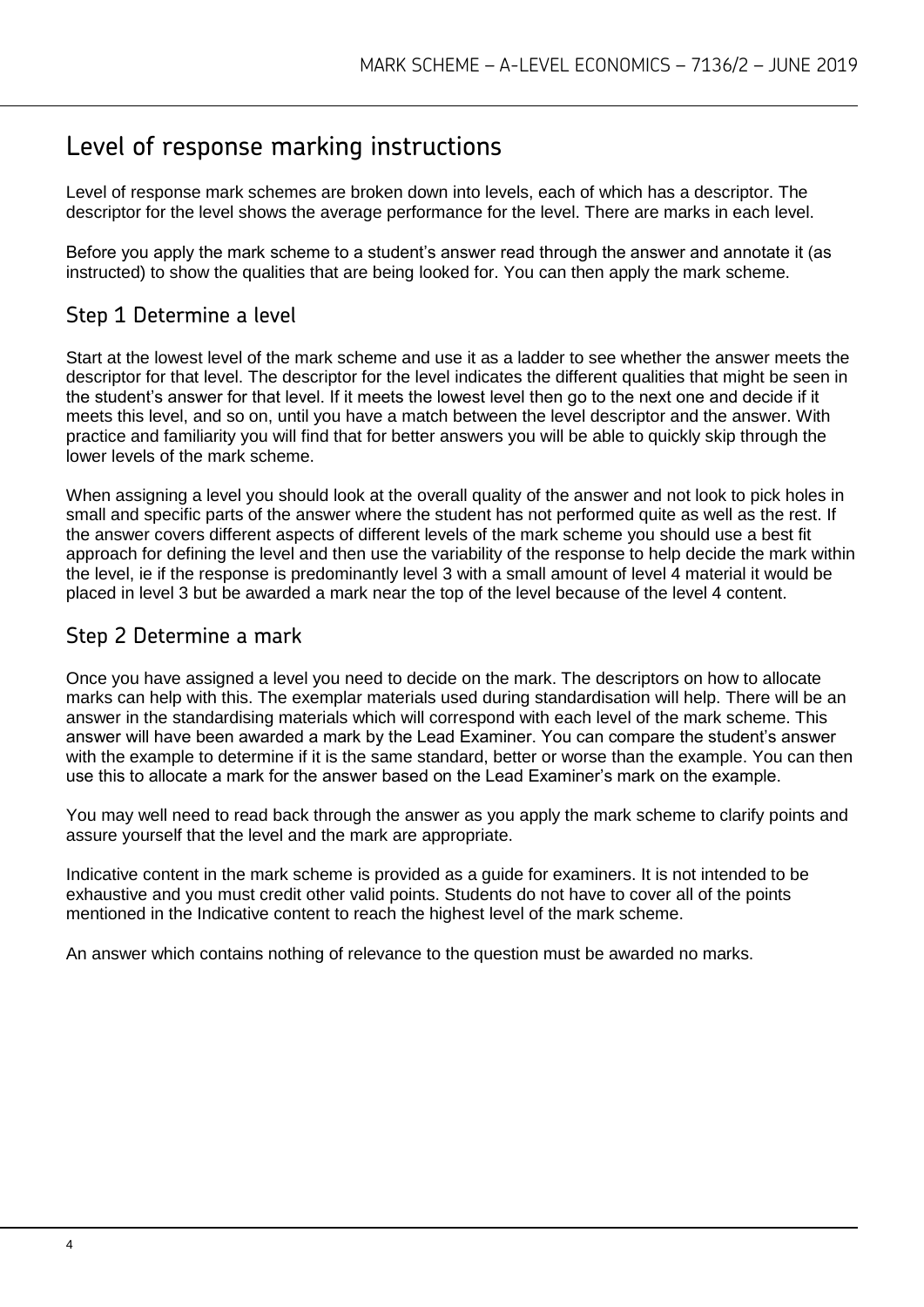Below is the levels of response marking grid to be used when marking any 25 mark question.

| Level of<br>response | <b>Response</b>                                                                                                                                                                                                                                                                                                                                                                                                                                                                                                                                                                                                                                                                                                                                            | Max<br>25<br>marks |
|----------------------|------------------------------------------------------------------------------------------------------------------------------------------------------------------------------------------------------------------------------------------------------------------------------------------------------------------------------------------------------------------------------------------------------------------------------------------------------------------------------------------------------------------------------------------------------------------------------------------------------------------------------------------------------------------------------------------------------------------------------------------------------------|--------------------|
| 5                    | Sound, focused analysis and well-supported evaluation that:<br>• is well organised, showing sound knowledge and understanding of economic<br>terminology, concepts and principles with few, if any, errors<br>includes good application of relevant economic principles to the given<br>$\bullet$<br>context and, where appropriate, good use of data to support the response<br>• includes well-focused analysis with clear, logical chains of reasoning<br>• includes supported evaluation throughout the response and in a final<br>conclusion.                                                                                                                                                                                                         | $21 - 25$<br>marks |
| 4                    | Sound, focused analysis and some supported evaluation that:<br>• is well organised, showing sound knowledge and understanding of economic<br>terminology, concepts and principles with few, if any, errors<br>includes some good application of relevant economic principles to the given<br>context and, where appropriate, some good use of data to support the<br>response<br>• includes some well-focused analysis with clear, logical chains of reasoning<br>• includes some reasonable, supported evaluation.                                                                                                                                                                                                                                        | $16 - 20$<br>marks |
| 3                    | Some reasonable analysis but generally unsupported evaluation that:<br>focuses on issues that are relevant to the question, showing satisfactory<br>knowledge and understanding of economic terminology, concepts and<br>principles but some weaknesses may be present<br>includes reasonable application of relevant economic principles to the given<br>$\bullet$<br>context and, where appropriate, some use of data to support the response<br>• includes some reasonable analysis but which might not be adequately<br>developed or becomes confused in places<br>includes fairly superficial evaluation; there is likely to be some attempt to<br>$\bullet$<br>make relevant judgements but these aren't well-supported by arguments<br>and/or data. | $11 - 15$<br>marks |
| $\mathbf{2}$         | A fairly weak response with some understanding that:<br>includes some limited knowledge and understanding of economic<br>٠<br>terminology, concepts and principles are shown but some errors are likely<br>includes some limited application of relevant economic principles to the<br>given context and/or data to the question<br>• includes some limited analysis but it may lack focus and/or become<br>confused<br>• includes some evaluation which is weak and unsupported.                                                                                                                                                                                                                                                                          | $6 - 10$<br>marks  |
| 1                    | A very weak response that:<br>• includes little relevant knowledge and understanding of economic<br>terminology, concepts and principles<br>includes application to the given context which is, at best, very weak<br>٠<br>• includes attempted analysis which is weak and unsupported.                                                                                                                                                                                                                                                                                                                                                                                                                                                                    | $1 - 5$<br>marks   |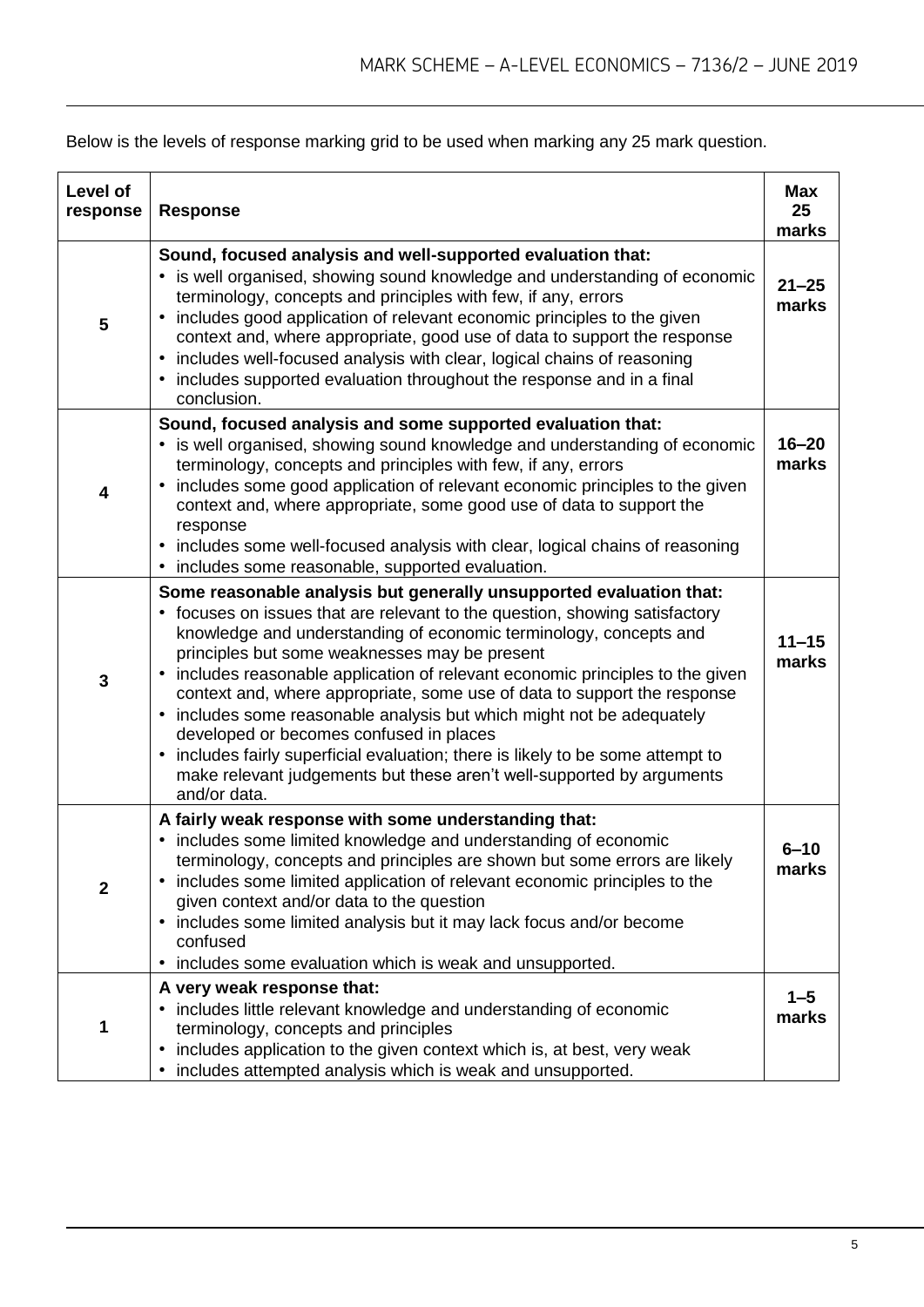#### **Section A**

#### **Context 1 Total for this context: 40 marks**

**0 1** *Using the data in Extract A, calculate the GDP per capita for Costa Rica in 2015/2016 to the nearest dollar.*

#### *[2 marks]*

| <b>Response</b>                                                                                                                                                                       | Max 2 marks |
|---------------------------------------------------------------------------------------------------------------------------------------------------------------------------------------|-------------|
| For the correct answer (\$14,204) with the \$ sign.                                                                                                                                   | 2 marks     |
| For a correct answer (\$14,204) but without the \$ sign and/or not to the nearest \$.<br>. Or<br>For the correct method but the wrong answer, to the nearest \$ and with the \$ sign. | 1 mark      |

Calculation:  $$69.6bn/4.9m = $14,204.08 = $14,204$  (to the nearest \$)

Note: a correct method would include 69.6bn/4.9m or equivalent but not 69.6/4.9.

#### **MAXIMUM FOR QUESTION 01: 2 MARKS**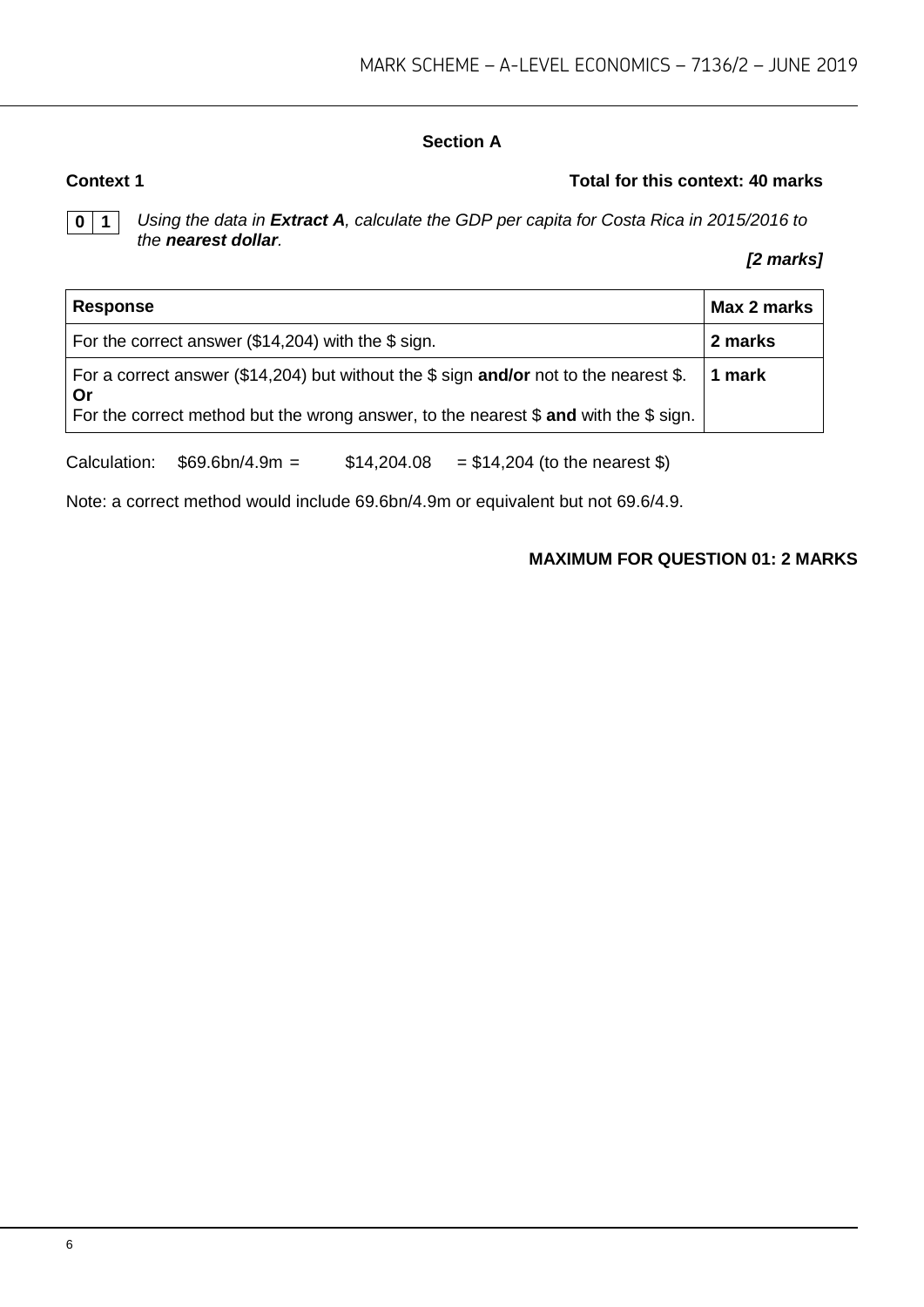**0 2** *Explain how the data in Extract A indicate living standards may be higher in the UK than in the USA.*

#### *[4 marks]*

| <b>Response</b>                                                                                                                                                                                                               | Max 4 marks |
|-------------------------------------------------------------------------------------------------------------------------------------------------------------------------------------------------------------------------------|-------------|
| • includes evidence that shows that living standards in the UK are higher than in<br>the USA<br>• clearly explains how this data is evidence that living standards are higher in the<br>UK than the USA                       | 4 marks     |
| • includes evidence that shows that living standards in the UK are higher than in<br>the USA<br>• unclear explanation of how this data is evidence that living standards in the UK<br>are higher than in the USA              | 3 marks     |
| • includes some limited evidence that shows that living standards in the UK are<br>higher than in the USA<br>• limited explanation of how this data is evidence that living standards in the UK<br>are higher than in the USA | 2 marks     |
| • includes evidence that does not clearly show that living standards in the UK are<br>higher than in the USA<br>• no explanation of how this data is evidence that living standards in the UK are<br>higher than in the USA.  | 1 mark      |

#### **Relevant issues include:**

- the meaning of the term 'living standards'
- the mean years of schooling is higher in the UK (13.3 years) compared to the USA (13.2 years) indicating the UK may have a more educated population
- the infant mortality rate is lower in the UK (4.2 per 1000 births) compared to the USA (6.5 per 1000 births) indicating the UK has better healthcare
- the Gini coefficient is lower in the UK (0.33) compared to the USA (0.41) indicating that there is lower inequality in the UK which could be linked to living standards being higher for some people on lower incomes
- $\bullet$  CO<sub>2</sub> emissions are lower in the UK (6.2 tonnes per capita) than the USA (16.1 tonnes per capita) indicating less environmental pollution in the UK.

#### **MAXIMUM FOR QUESTION 02: 4 MARKS**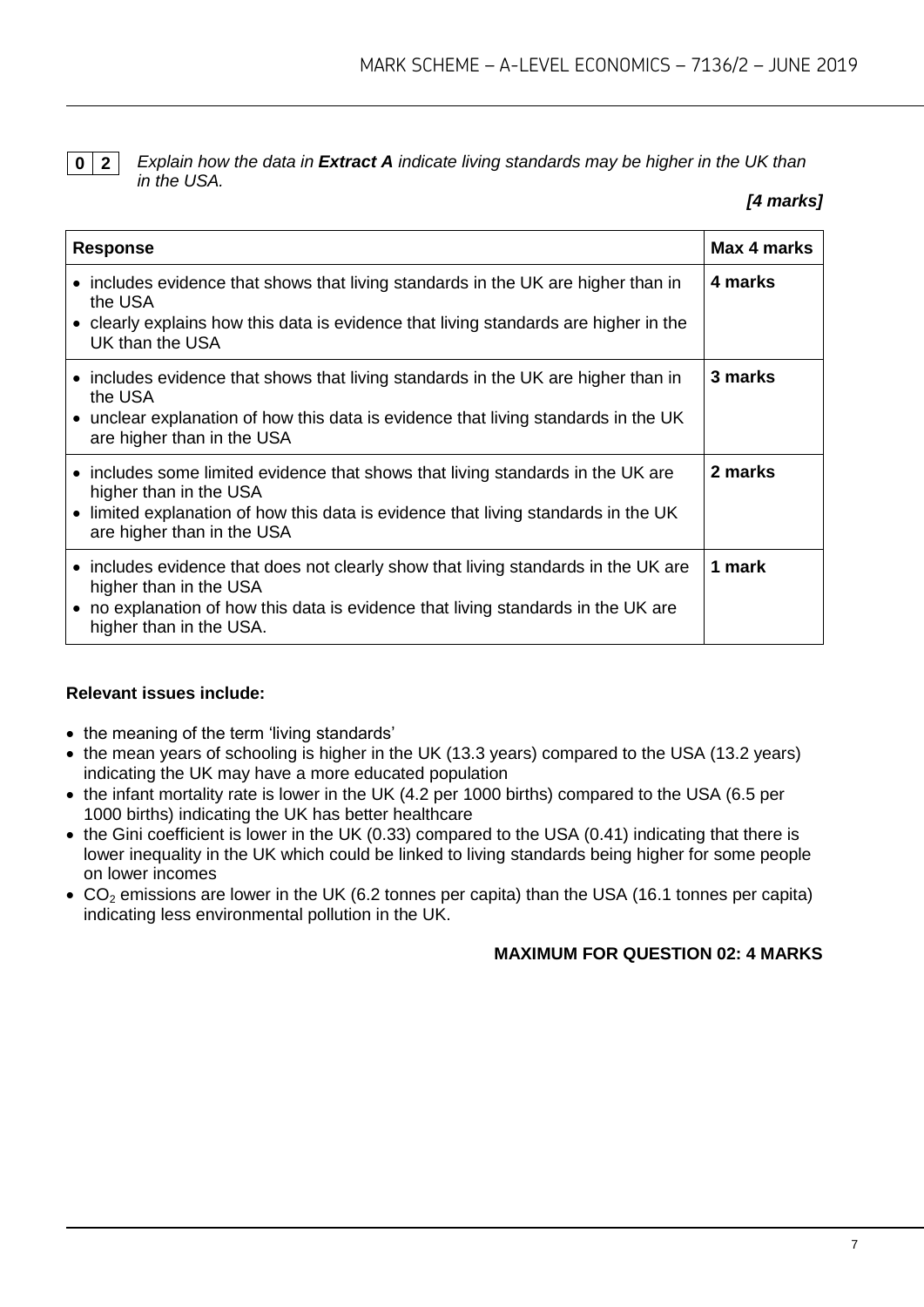**0 3** *Extract B (lines 8–9) states 'If injections into an economy's circular flow of income increase, then this may generate multiple increases in GDP.'*

*With the help of a diagram, explain how an increase in injections may generate multiple increases in an economy's GDP.*

#### *[9 marks]*

| Level of<br>response | <b>Response</b>                                                                                                                                                                                                                                                                                                                                                                                                                                                                                                        | Max 9 marks |
|----------------------|------------------------------------------------------------------------------------------------------------------------------------------------------------------------------------------------------------------------------------------------------------------------------------------------------------------------------------------------------------------------------------------------------------------------------------------------------------------------------------------------------------------------|-------------|
| 3                    | • is well organised and develops one or more of the key issues that<br>are relevant to the question<br>• shows sound knowledge and understanding of relevant economic<br>terminology, concepts and principles<br>includes good application of relevant economic principles and/or<br>good use of data to support the response<br>includes well-focused analysis with a clear, logical chain of<br>reasoning<br>includes a relevant diagram that will, at the top of this level, be<br>accurate and used appropriately. | 7-9 marks   |
| $\overline{2}$       | • includes one or more issues that are relevant to the question<br>shows reasonable knowledge and understanding of economic<br>terminology, concepts and principles but some weaknesses may<br>be present<br>includes reasonable application of relevant economic principles<br>and/or data to the question<br>• includes some reasonable analysis but it might not be adequately<br>developed and may be confused in places<br>may include a relevant diagram.                                                        | 4-6 marks   |
| 1                    | • is very brief and/or lacks coherence<br>• shows some limited knowledge and understanding of economic<br>terminology, concepts and principles but some errors are likely<br>• demonstrates very limited ability to apply relevant economic<br>principles and/or data to the question<br>• may include some very limited analysis but the analysis lacks focus<br>and/or becomes confused<br>may include a relevant diagram but the diagram is not used and/or<br>is inaccurate in some respects.                      | 1-3 marks   |

An AD/AS diagram which shows AD shifting rightward on more than one occasion is expected. The first shift showing the initial impact of the injection, and the further shift(s) indicating the subsequent multiplier effect. However, if there is only one shift, accompanied by a written explanation that incorporates the multiplier effect, this is also acceptable.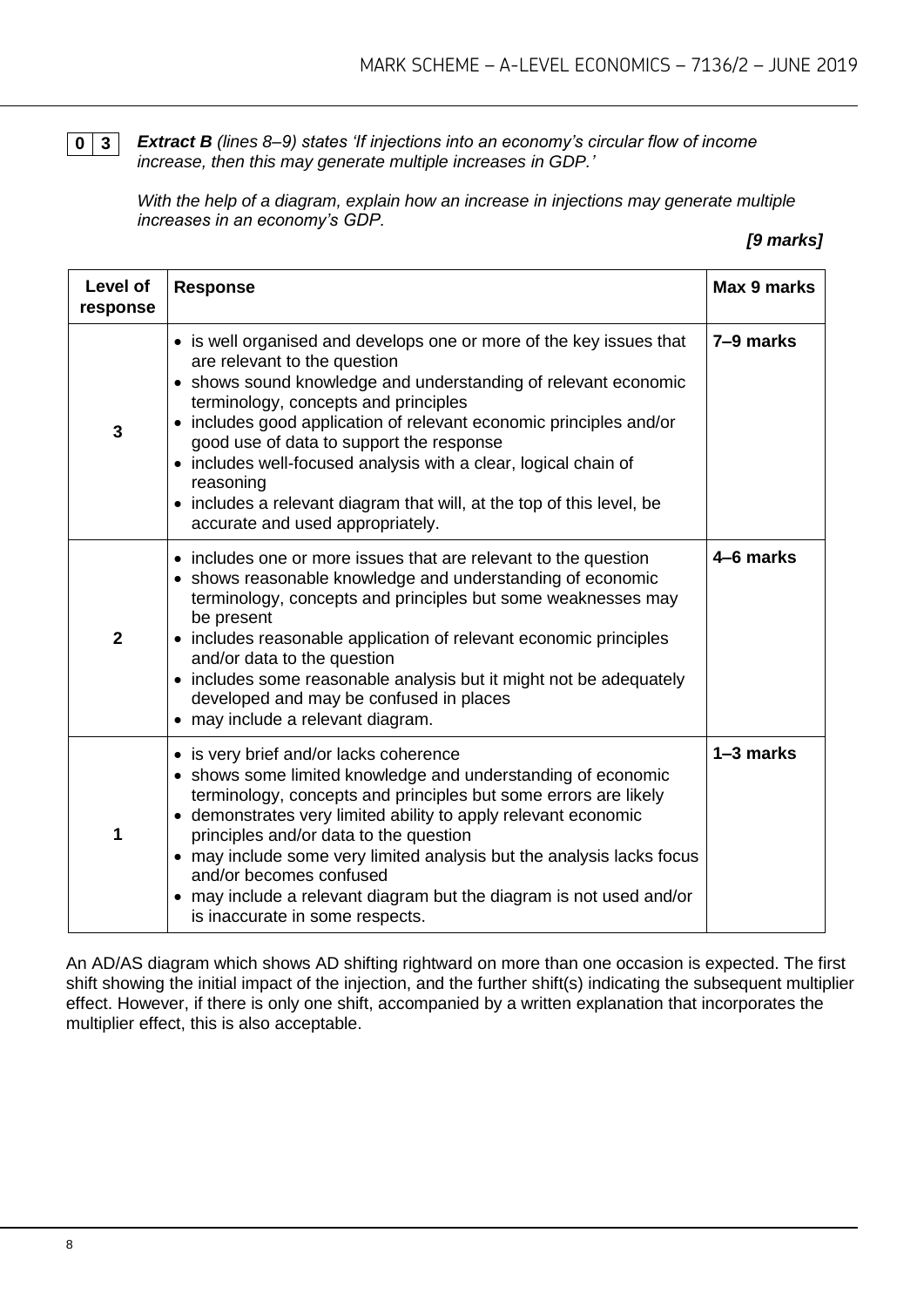#### **Relevant issues include:**

- definitions/explanations: the multiplier, GDP, the short-run, circular flow of income, injections, marginal propensity to consume
- explaining reasons for an increase in the injections into the circular flow: investment, government spending, exports
- linking the rise in injections to rising AD
- the impact of rising AD on employment, disposable income, consumption and investment
- explaining the multiplier effect and formula, the marginal propensity to consume and their impact on the size of the increase in AD
- explaining the effect of the propensities to withdraw on the size of the multiplier, ie the MPS, MPT and MPM
- explaining the effects of increased investment and government spending on AS and output
- explaining the overall impact on GDP.

#### **Possible diagram:**



#### **MAXIMUM FOR QUESTION 03: 9 MARKS**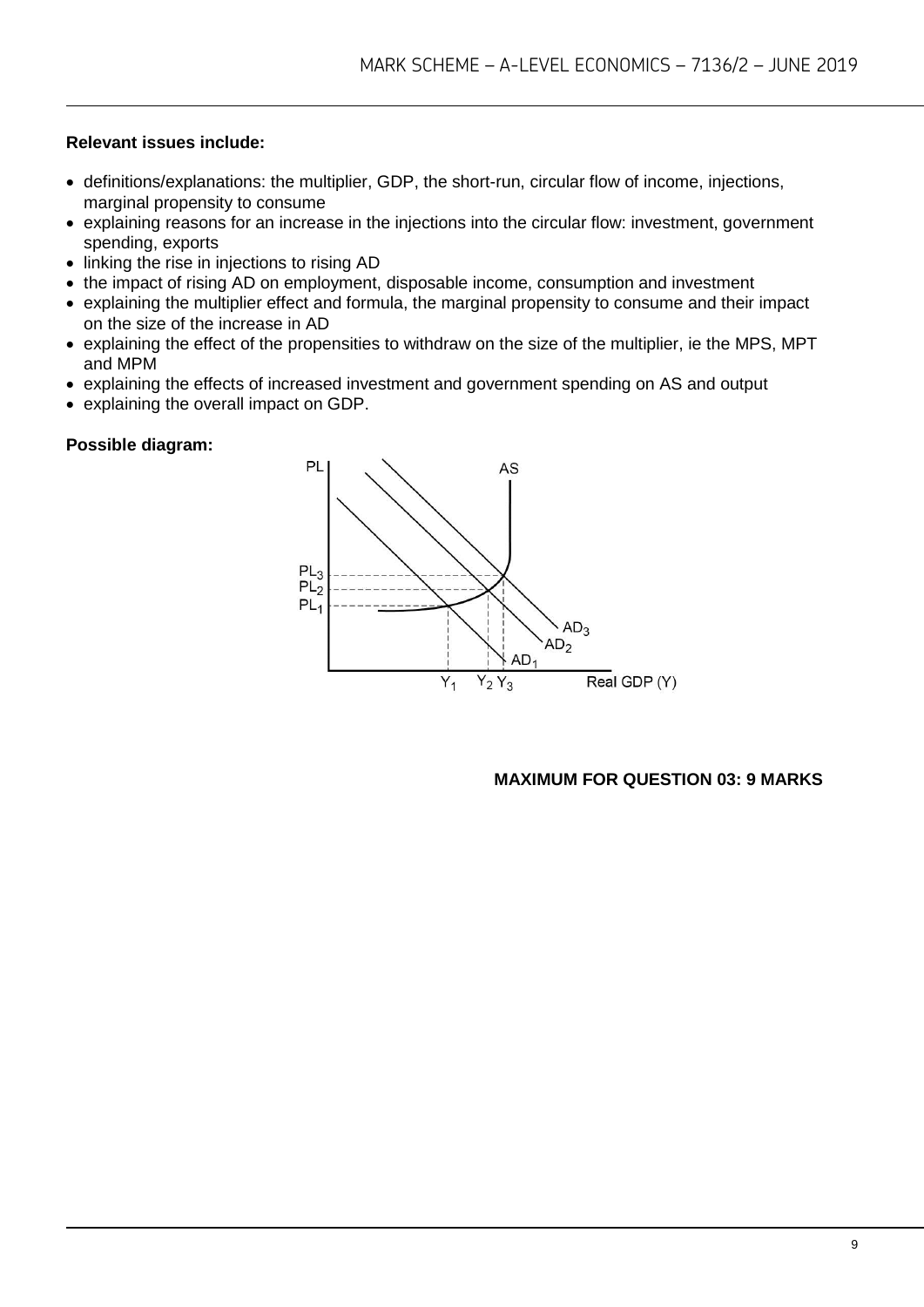**0 4** *Extract B (lines 13–15) states 'If real GDP goes up, the economy is doing well; this is associated with higher incomes, more jobs and higher spending'.*

*Using the data in the extracts and your knowledge of economics, assess the view that to improve the living standards of their citizens, governments across the world should prioritise achieving economic growth.*

*[25 marks]*

#### **Areas for discussion include:**

- definitions/explanations: long-run economic growth, short-run economic growth, living standards
- explaining the links between a higher GDP or real GDP/capita and living standards
- explaining why economic growth may lead to improved living standards through:
	- o increased employment and disposable incomes
		- $\circ$  more consumption possibilities
		- o improved public services and merit good provision
		- $\circ$  a reduction in absolute poverty
- explaining why economic growth may lead to worsening living standards through:
	- o inflation and its effects on individuals such as those on fixed incomes or those with low wagebargaining power
	- o the negative externalities of production such as pollution or deforestation
	- o the using up of scarce resources
	- $\circ$  inequality
	- o stress/loss of leisure time
- explaining the methods by which the government could stimulate short-run economic growth through:
	- o expansionary fiscal policies such as decreasing income tax rates or increased government spending
	- o expansionary monetary policies such as decreasing interest rates or increasing the money supply (although this may not directly be controlled by the government)
- explaining the methods by which the government could stimulate long-run economic growth through:
	- $\circ$  interventionist supply-side policies such as increased provision of education and training
	- o market based supply-side policies such as lowering corporation tax
- the difference between achieving short-run and long-run economic growth
- considering what "happiness" means and whether material well-being correlates with happiness
- considering that it may depend upon the country in question, for example many LEDCs may require economic growth at a faster rate than many developed economies
- considering the objective of economic growth in comparison to the other objectives
- considering whether long-run economic growth can be achieved and the subsequent improvement in living standards
- considering the effects and/or trade-offs of economic growth depend where the economy is in the economic cycle.

The use of relevant diagrams to support the analysis should be taken into account when assessing the quality of the student's response to the question.

## **Use the level mark scheme on page 4 to award students marks for this question.**

**MAXIMUM FOR QUESTION 04: 25 MARKS**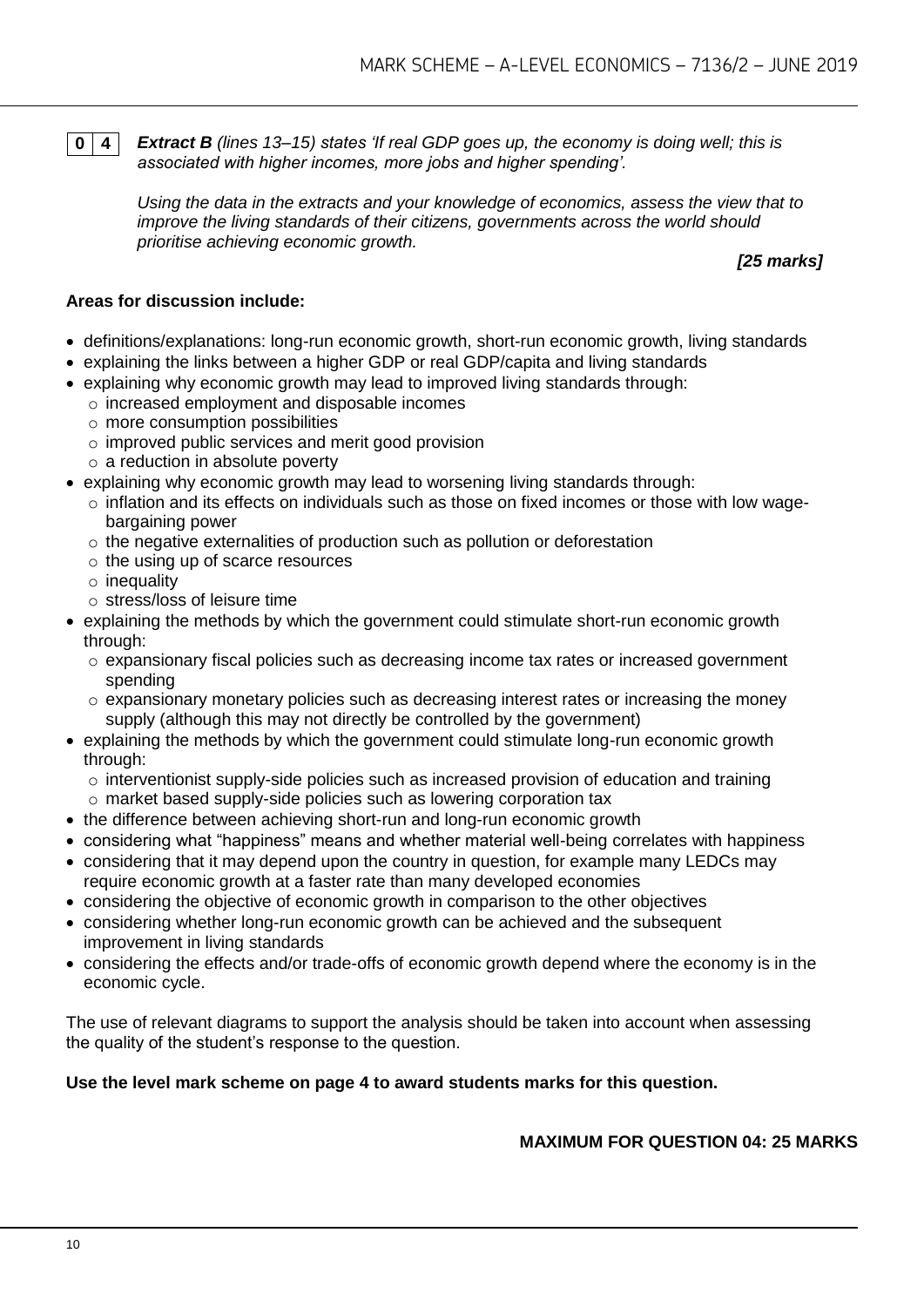#### **Context 2 Total for this context: 40 marks**

**0 5** *Using the data in Extract D (Figure 3), calculate, to the nearest pound, the amount of income tax payable for someone in Scotland earning £13 500.*

*[2 marks]*

| <b>Response</b>                                                                                      | Max 2 marks |
|------------------------------------------------------------------------------------------------------|-------------|
| For a correct answer £314 (with the $E$ sign) (allow £313).                                          | 2 marks     |
| For a correct answer but without the $E$ sign and/or not to the nearest $E$ .<br>Or                  | 1 mark      |
| For the correct method but the wrong answer, to the nearest $\epsilon$ and with the $\epsilon$ sign. |             |

Calculation:

£13 500 - £11 850 = £1650  $\angle$  £1650 x 0.19 = £313.50 = £314.00 (to the nearest £)

#### **MAXIMUM FOR QUESTION 05: 2 MARKS**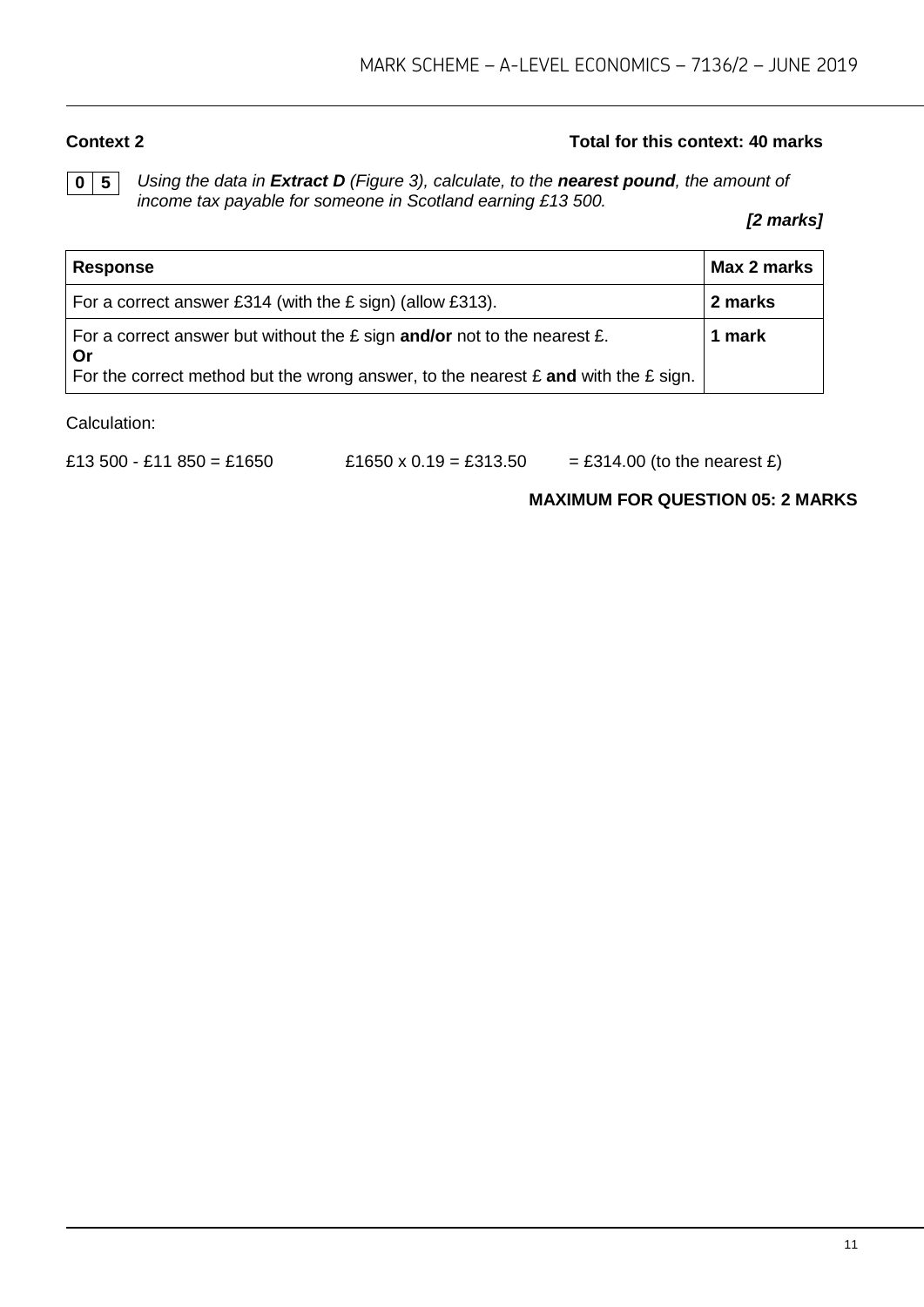**0 6** *Explain how the data in Extract D (Figure 2) show that the UK's public finances have been improving since 2010.*

#### *[4 marks]*

| <b>Response:</b>                                                                                                                                                                                                                  | Max 4 marks |
|-----------------------------------------------------------------------------------------------------------------------------------------------------------------------------------------------------------------------------------|-------------|
| • includes evidence that shows that the UK's public finances have been improving<br>since $2010$<br>• clearly explains how this data is evidence that the UK's public finances have<br>been improving since 2010                  | 4 marks     |
| • includes evidence that shows that the UK's public finances have been improving<br>since $2010$<br>• unclear explanation of how this data is evidence that the UK's public finances<br>have been improving since 2010            | 3 marks     |
| • includes some limited evidence that shows that the UK's public finances have<br>been improving since 2010<br>• limited explanation of how this data is evidence that the UK's public finances<br>have been improving since 2010 | 2 marks     |
| • includes evidence that does not clearly show that the UK's public finances have<br>been improving since 2010<br>• no explanation of how this data is evidence that the UK's public finances have<br>been improving since 2010.  | 1 mark      |

#### **Relevant issues include:**

- the meaning of 'improved public finances'
- $\bullet$  the deficit has fallen from the start (£140bn) to the end (£20bn)
- tax receipts have increased from start (£550bn in 2009/10) to finish (£830bn in 2020/11)
- tax receipts have increased each and every year, the smallest increase being between 2011/12 (£600bn) and 2012/13 (£610bn)
- government spending didn't increase in every year (although it almost did) in 2010/11 and 2011/12 it remained at (£720bn) however tax revenue increased over this time
- the rate of increase of tax receipts is greater than that of government spending. Tax receipts increased from £550bn to £830bn over the period (an increase of 50.9%) compared to government spending which went from £690bn to £850bn (an increase of 23.2%)
- considering that the deficit has fallen in real terms or as a proportion of GDP.

#### **MAXIMUM FOR QUESTION 06: 4 MARKS**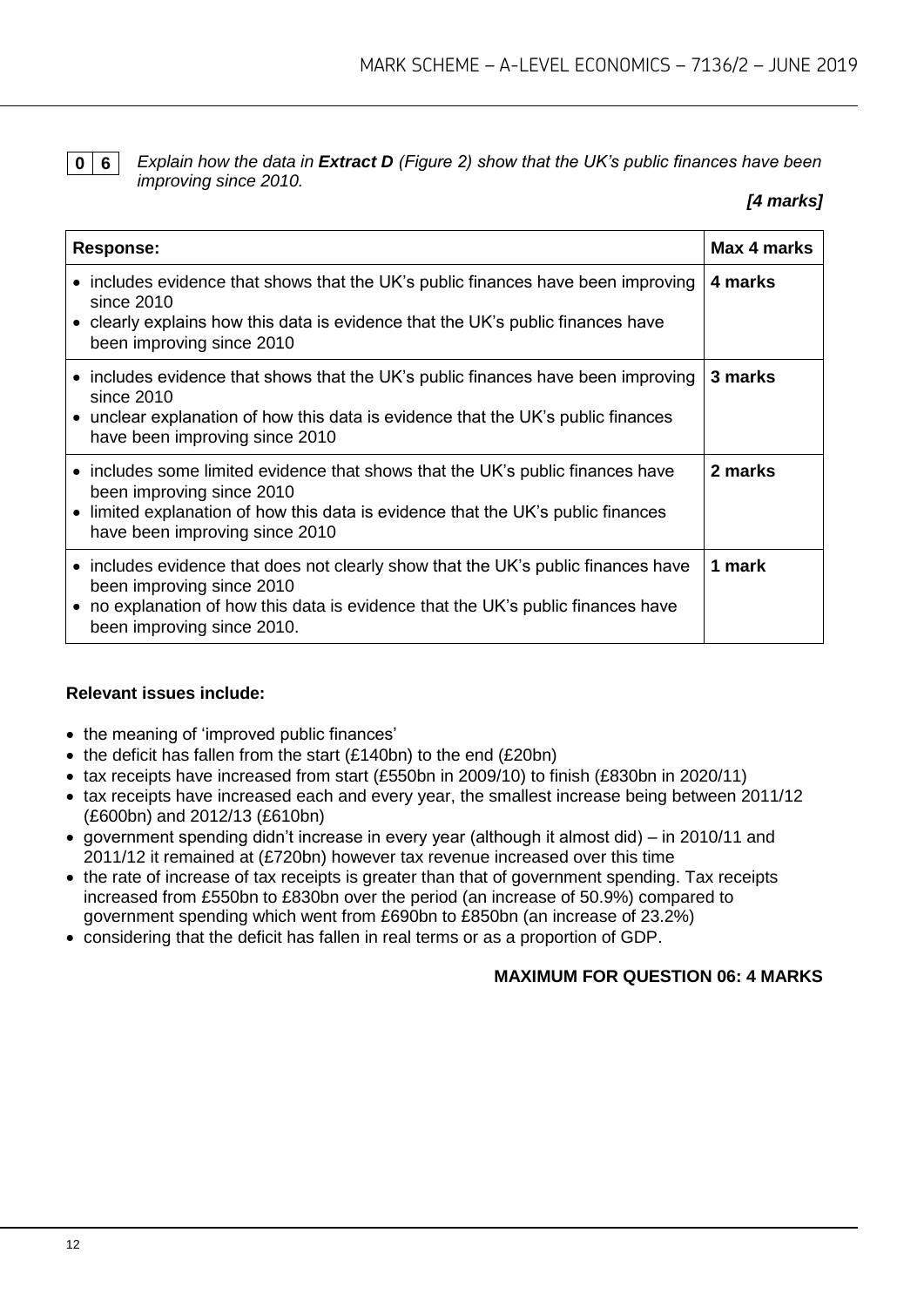**0 7** *Extract E (lines 11–12) states 'If growth could be increased, the budget deficit would fall much faster.'*

*With the help of a diagram, explain why a higher rate of economic growth is likely to reduce the budget deficit.*

#### *[9 marks]*

| <b>Level of</b><br>response | <b>Response:</b>                                                                                                                                                                                                                                                                                                                                                                                                                                                                                                            | Max 9 marks |
|-----------------------------|-----------------------------------------------------------------------------------------------------------------------------------------------------------------------------------------------------------------------------------------------------------------------------------------------------------------------------------------------------------------------------------------------------------------------------------------------------------------------------------------------------------------------------|-------------|
| 3                           | • is well organised and develops one or more of the key issues that<br>are relevant to the question<br>• shows sound knowledge and understanding of relevant economic<br>terminology, concepts and principles<br>• includes good application of relevant economic principles and/or<br>good use of data to support the response<br>• includes well-focused analysis with a clear, logical chain of<br>reasoning<br>• includes a relevant diagram that will, at the top of this level, be<br>accurate and used appropriately | 7–9 marks   |
| $\overline{2}$              | • includes one or more issues that are relevant to the question<br>• shows reasonable knowledge and understanding of economic<br>terminology, concepts and principles but some weaknesses may<br>be present<br>includes reasonable application of relevant economic principles<br>and/or data to the question<br>• includes some reasonable analysis but it might not be adequately<br>developed and may be confused in places<br>• may include a relevant diagram                                                          | 4-6 marks   |
| 1                           | • is very brief and/or lacks coherence<br>• shows some limited knowledge and understanding of economic<br>terminology, concepts and principles but some errors are likely<br>• demonstrates very limited ability to apply relevant economic<br>principles and/or data to the question<br>• may include some very limited analysis but the analysis lacks focus<br>and/or becomes confused<br>• may include a relevant diagram but the diagram is not used and/or<br>is inaccurate in some respects.                         | 1-3 marks   |

An AD/AS diagram which shows AD shifting rightward may be used. An economic cycle diagram showing the economy gaining a higher GDP is also acceptable.

Some of the best students may include a diagram that has GDP on the horizontal axis and taxation plus government spending on the vertical axis. The diagram will show tax revenue increasing with GDP and probably, government spending falling as GDP rises. The diagram reflects how the cyclical deficit changes as GDP changes.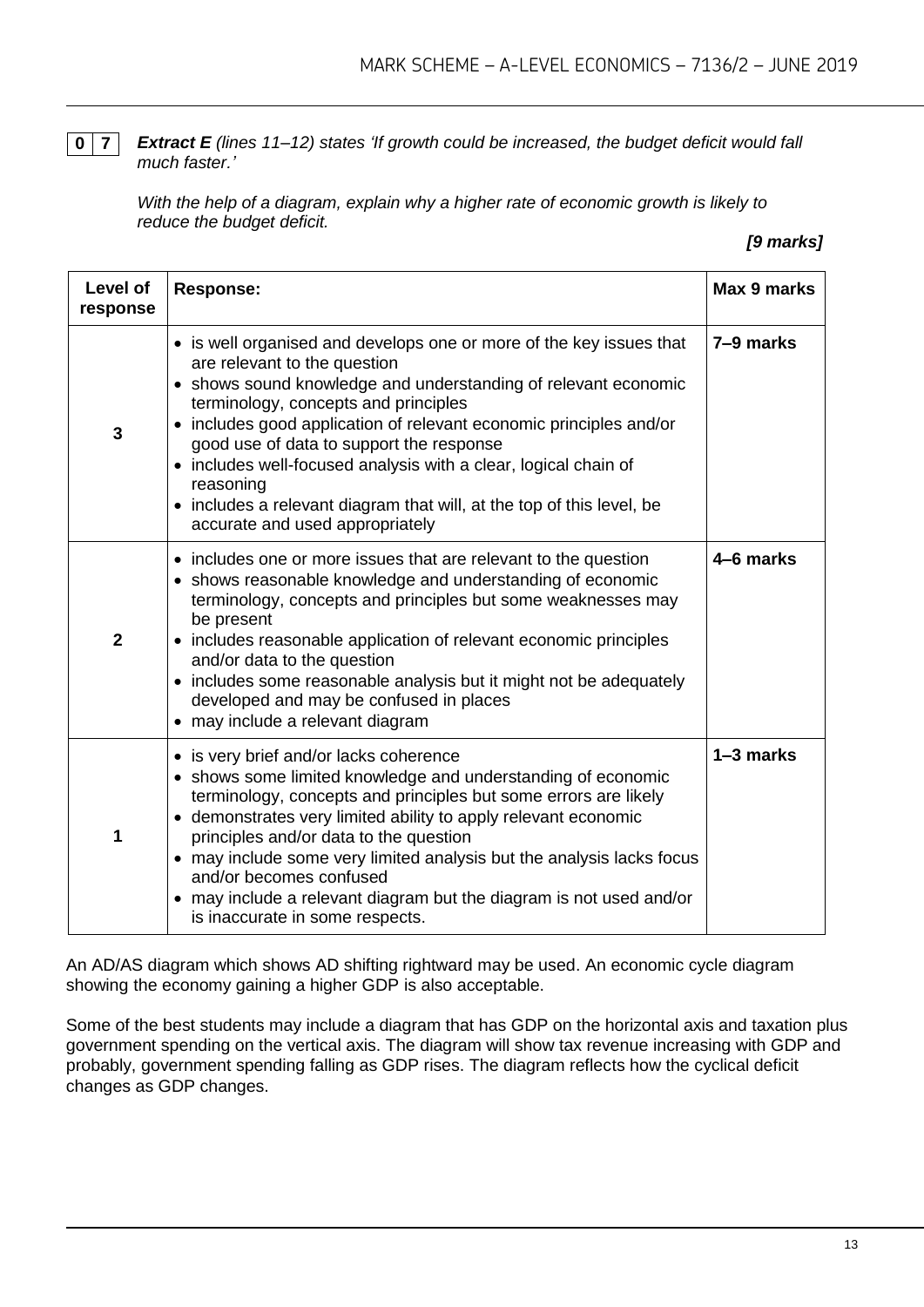#### **Relevant issues include:**

- definitions/explanations: economic growth, budget, budget deficit
- explaining reasons for rising AD such as any cause of a rise in C+I+G+(x-m)
- linking the rise in AD to increased output, an increased derived demand for labour and falling cyclical unemployment
- linking falling unemployment to a reduction in government spending on benefits (eg JSA)
- linking rising GDP and falling unemployment to a rise in tax receipts (ie income tax)
- linking rising GDP to increased spending and consumption causing VAT receipts to rise
- linking rising GDP to increased spending and company profits causing corporation tax receipts to rise.

#### **Possible diagrams:**



#### **MAXIMUM FOR QUESTION 07: 9 MARKS**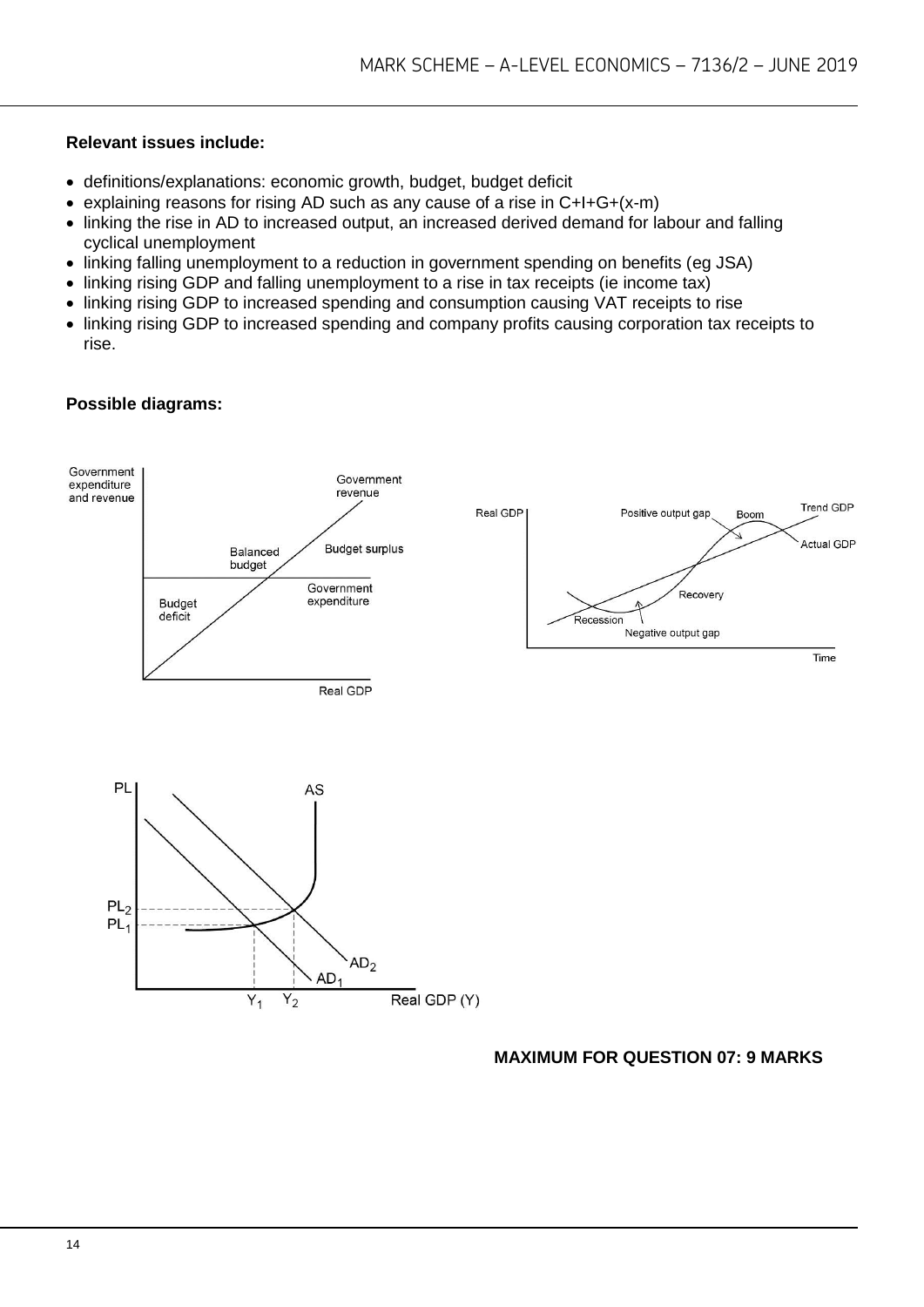**0 8** *Extract F (line 1) states 'In most of the UK, reducing the budget deficit has focused on austerity rather than tax rises.'*

*Using the data in the extracts and your knowledge of economics, evaluate the view that there is a strong case for significant increases in UK income tax rates.*

*[25 marks]*

#### **Areas for discussion include:**

- definitions/explanations: income tax rates, taxation, tax thresholds, fiscal policy, budget deficit
- considering the possibility that tax rate increases may cause a rise or fall in tax revenue
- explaining the potential positive effects of raising income tax rates and possible rising tax receipts on:
	- o deficit reduction
	- o structural and cyclical deficits
	- $\circ$  the national debt
	- o reducing the crowding-out effect
	- o maintaining/improving credit ratings
	- o debt interest payments
	- $\circ$  inequality
	- o financing public spending without building up further debt
- explaining the potential negative effects of rising income tax rates and possible falling tax revenue due to:
	- o disincentives to work and the effects on the replacement ratio
	- o tax avoidance
	- o tax evasion
	- o other effects such as 'brain-drain'
- explaining the principles of taxation
- explaining and analysing the Laffer-curve
- explaining the difference between supply-side and demand-side effects of raising income tax
- explaining the effects of income tax rises on the labour market
- explaining the effects of tax rises on consumption
- explaining the progressive nature of income tax
- explaining the potential difficulties of a 'more-complex' taxation system
- considering the increased possibility of fiscal drag
- considering the benefits/drawbacks of tax increases compared to government spending cuts
- considering which income groups the tax rises may apply to (higher income earners only?)
- considering the effects may depend upon the stage in the economic cycle the UK is in
- considering whether deficit reduction is desirable or necessary.

The use of relevant diagrams to support the analysis should be taken into account when assessing the quality of the student's response to the question.

#### **Use the level mark scheme on page 4 to award students marks for this question.**

#### **MAXIMUM FOR QUESTION 08: 25 MARKS**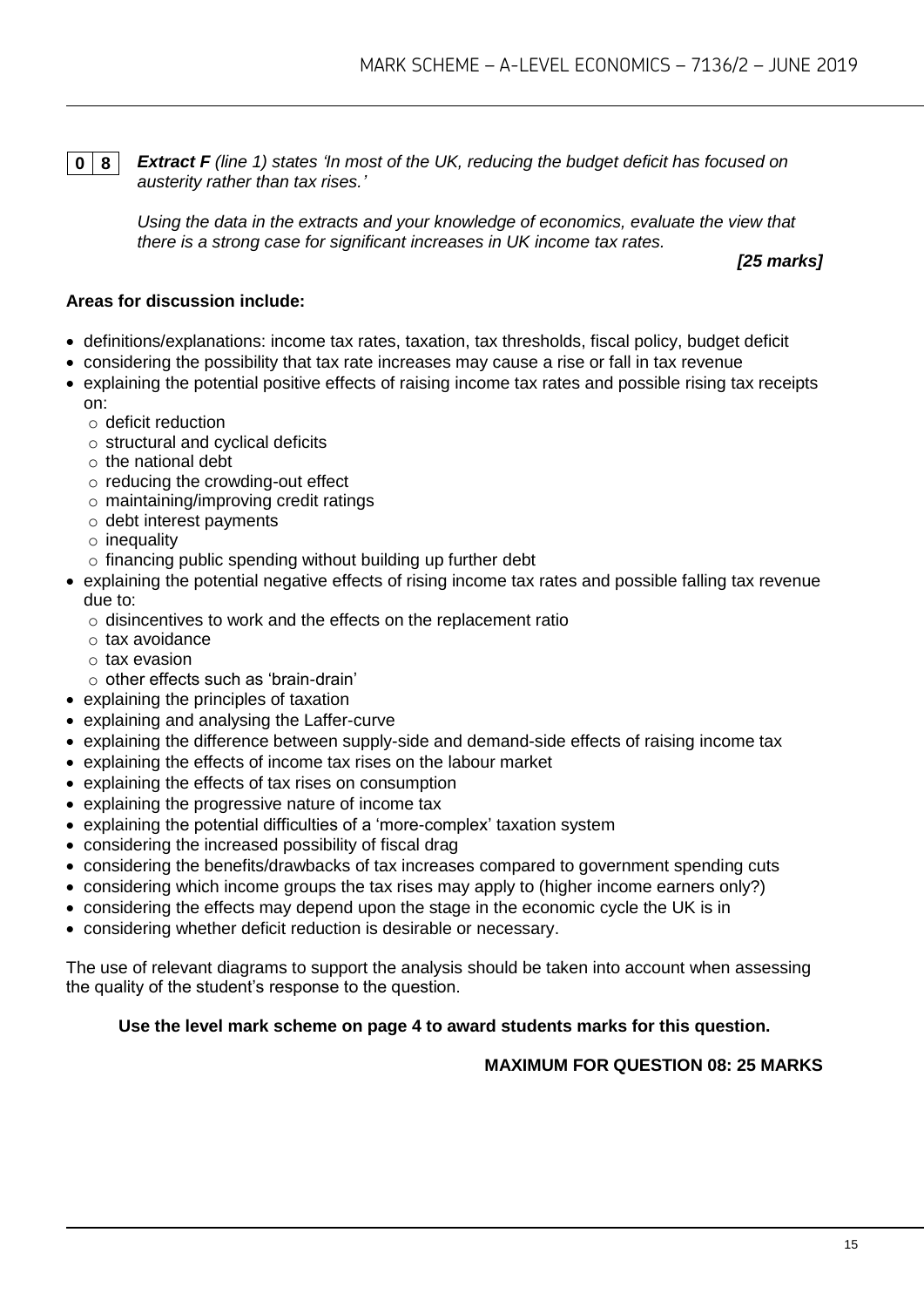#### **Section B**

Below is the levels of response marking grid which should be used to mark the 15 mark questions

| Level of<br>response | <b>Response</b>                                                                                                                                                                                                                                                                                                                                                                                                                                                                                                                             | Max 15 marks  |
|----------------------|---------------------------------------------------------------------------------------------------------------------------------------------------------------------------------------------------------------------------------------------------------------------------------------------------------------------------------------------------------------------------------------------------------------------------------------------------------------------------------------------------------------------------------------------|---------------|
| 3                    | A good response provides an answer that:<br>• is well organised and develops a selection of the key issues<br>that are relevant to the question<br>• shows sound knowledge and understanding of economic<br>terminology, concepts and principles with few, if any, errors<br>• includes good application of relevant economic principles to the<br>given context and, where appropriate, good use of data to<br>support the response<br>• includes well-focused analysis with clear, logical chains of<br>reasoning.                        | $11-15$ marks |
| $\overline{2}$       | A reasonable response provides an answer that:<br>• focuses on issues that are relevant to the question<br>• shows satisfactory knowledge and understanding of<br>economic terminology, concepts and principles but some<br>weaknesses may be present<br>• includes reasonable application of relevant economic<br>principles to the given context and, where appropriate, some<br>use of data to support the response<br>• includes some reasonable analysis but which might not be<br>adequately developed or becomes confused in places. | 6-10 marks    |
| 1                    | A weak response provides an answer that:<br>• has identified one or more relevant issues<br>• has some limited knowledge and understanding of economic<br>terminology, concepts and principles but some errors are<br>likely<br>• has very limited application of relevant economic principles to<br>the given context and/or data to the question<br>• might have some limited analysis but it may lack focus and/or<br>become confused.                                                                                                   | 1-5 marks     |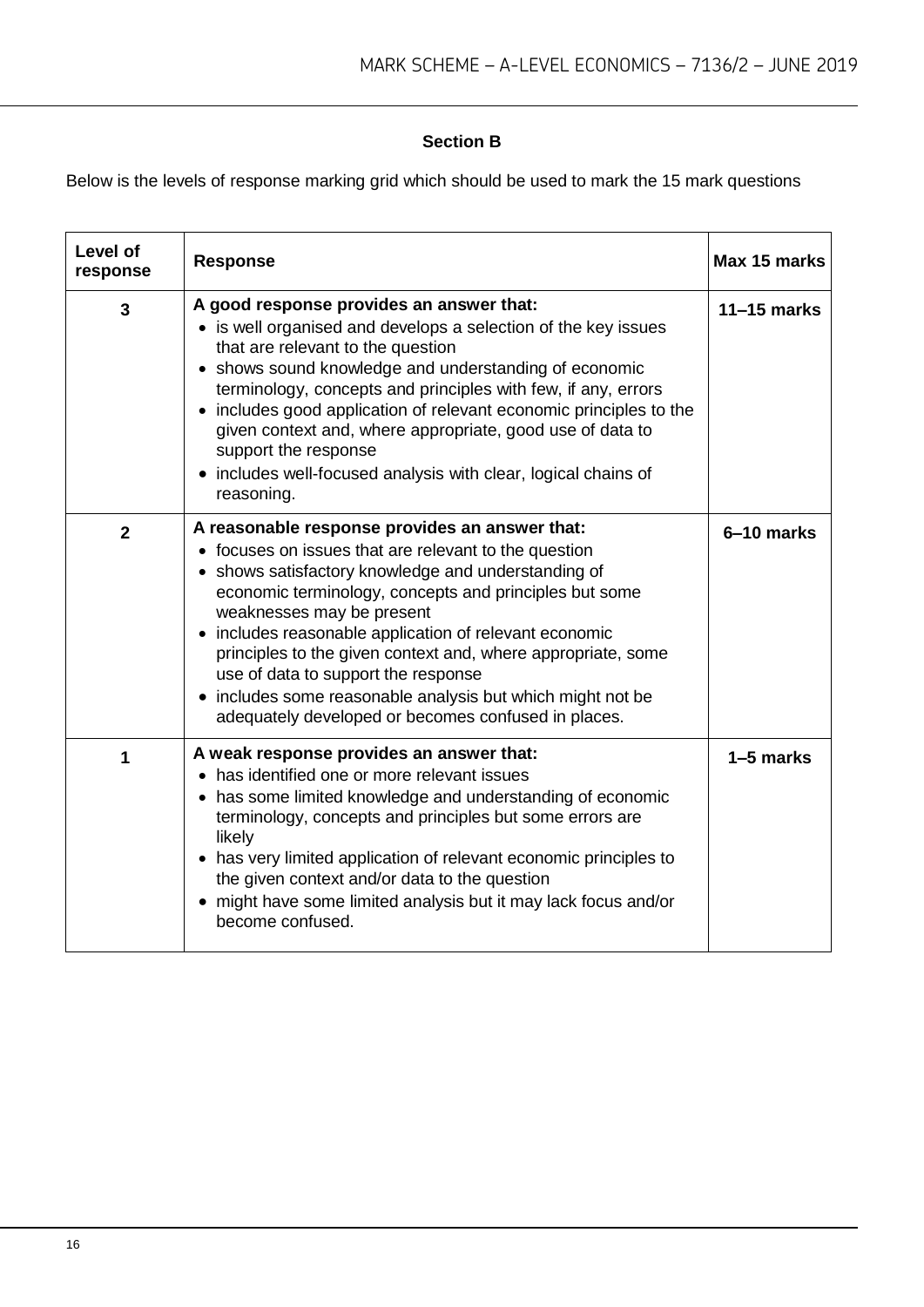## **Section B**

#### **Essay 1 Total for this essay: 40 marks**

**0 9** *Explain why the value of a currency may fall in a floating exchange rate system.*

*[15 marks]*

#### **Relevant issues include:**

- definitions/explanations: exchange rate, floating exchange rate, depreciation, the role of the FOREX market
- giving examples of depreciation (such as a numerical example)
- explaining that the value of a currency is determined by the demand for and supply of the currency
- explaining why a fall in demand for or increase in supply of currency will lead to a fall in the equilibrium exchange rate
- identifying and explaining reasons why the demand for currency may fall such as:
	- o a fall in exports
	- $\circ$  a fall in inward FDI
	- $\circ$  a fall in tourism
	- $\circ$  a fall in the interest rate causing a reduction in hot money flows into the country
	- o speculation
- identifying and explaining reasons why the supply of a currency may increase such as:
	- o a rise in imports
	- o a rise in FDI going abroad
	- $\circ$  a rise in tourism to another country
	- $\circ$  a fall in interest rates leading to a rise in hot money flows out of a country
	- o speculation
- explaining government intervention which may occur if the floating exchange rate is not a "free" float.

The use of relevant diagrams, such as a diagram showing the supply of and demand for currencies, to support the analysis should be taken into account when assessing the quality of the student's response to the question.

#### **Use the levels mark scheme on page 15 to award students marks for this question.**

#### **MAXIMUM FOR QUESTION 09: 15 MARKS**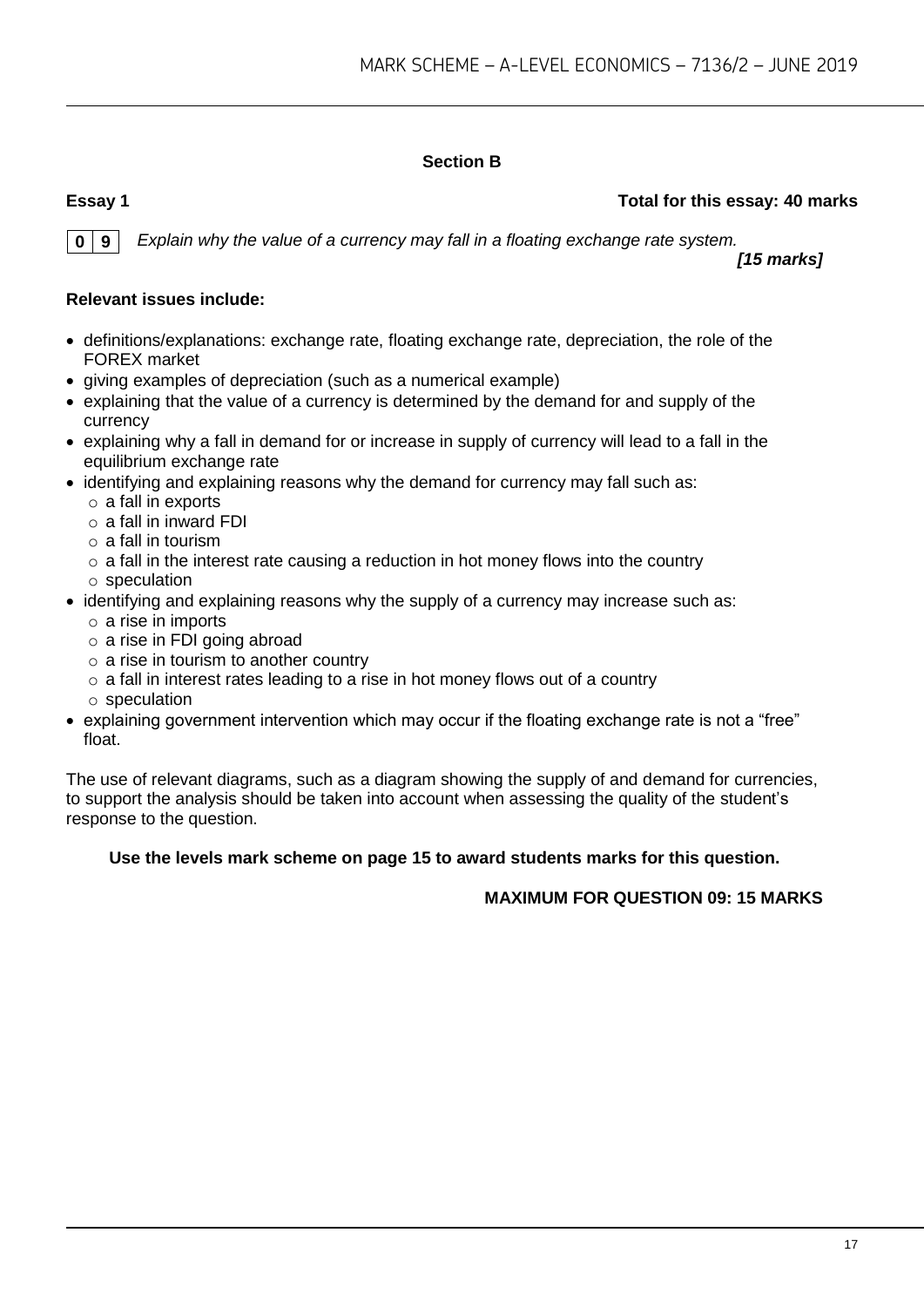**1 0** *Assess the view that a depreciation of the pound against other currencies is likely to improve the UK's macroeconomic performance.*

*[25 marks]*

#### **Areas for discussion include:**

- definitions/explanations: macroeconomic performance, depreciation
- explaining the causes of a depreciation in the currency
- explaining the impact of depreciation on the price of imports or exports
- explaining the impact of a depreciation of the pound on economic growth o such as the effects on AD
	- $\circ$  such as the potential rise in FDI
- explaining the impact of a depreciation of the pound on unemployment  $\circ$  such as a rise in exports and the subsequent increase in the derived demand for labour
- explaining the impact of a depreciation of the pound on inflation o such as the impact on demand-pull inflation from rising exports o such as the increased cost of raw materials or other imports
- explaining the impact of a depreciation of the pound on the current account of the balance of payments
	- o such as increased international competitiveness and a rise in exports
	- $\circ$  such as the relative price of foreign goods becoming more expensive and a fall in imports
- considering the extent of the fall in currency and its subsequent impacts
- considering whether the currency self-corrects to some extent
- considering short-run and long-run implications of depreciation, eg on economic growth
- considering the Marshall-Lerner condition, elasticities and the 'J-curve' effect
- considering whether it has any impact in the long run, eg will the inflationary impact of the depreciation erode its effects?
- considering the short-run and long-run impact of a fall in the exchange rate on living standards.

The use of relevant diagrams to support the analysis should be taken into account when assessing the quality of the student's response to the question.

#### **Use the levels mark scheme on page 4 to award students marks for this question.**

**MAXIMUM FOR QUESTION 10: 25 MARKS**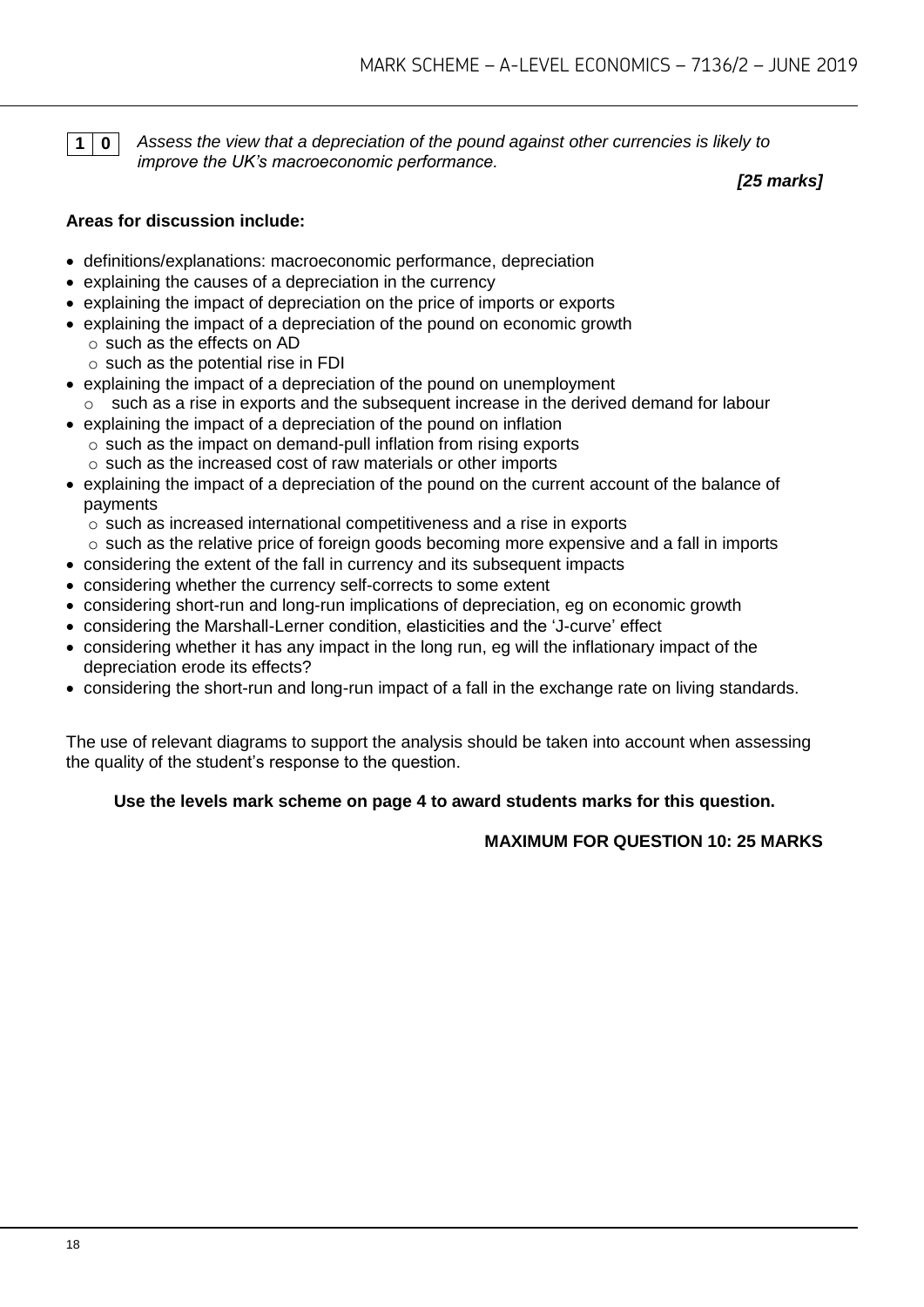#### **Essay 2 Total for this essay: 40 marks**

**1 1** *Explain how the monetary policy transmission mechanism works when the Monetary Policy Committee (MPC) raises Bank Rate.*

*[15 marks]*

#### **Relevant issues include:**

- definitions/explanations: monetary policy, transmission mechanism, Bank Rate, interest rates
- the role of the MPC in achieving 2% +/- 1% CPI inflation and supporting the government's objectives regarding growth and employment
- explaining how a rise in Bank Rate may reduce household consumption:
	- $\circ$  due to a rise in saving
	- o due to credit becoming more expensive
	- o due to variable rate mortgages becoming more expensive
- explaining how a rise in Bank Rate may reduce investment:
	- o due to credit becoming more expensive
		- o due to investment appraisal being unfavourable
		- o more pessimism
- explaining how a rise in Bank rate may appreciate the exchange rate:
	- $\circ$  due to a rise in demand for the currency and/or a fall in supply of the currency on the FOREX (hot money flows)
- the impact on asset prices and the consequent wealth effects
- explaining how all of the above affect AD.

The use of relevant diagrams such as AD/AS or the supply of and demand for currency, to support the analysis should be taken into account when assessing the quality of the student's response to the question.

#### **Use the levels mark scheme on page 15 to award students marks for this question.**

#### **MAXIMUM FOR QUESTION 11: 15 MARKS**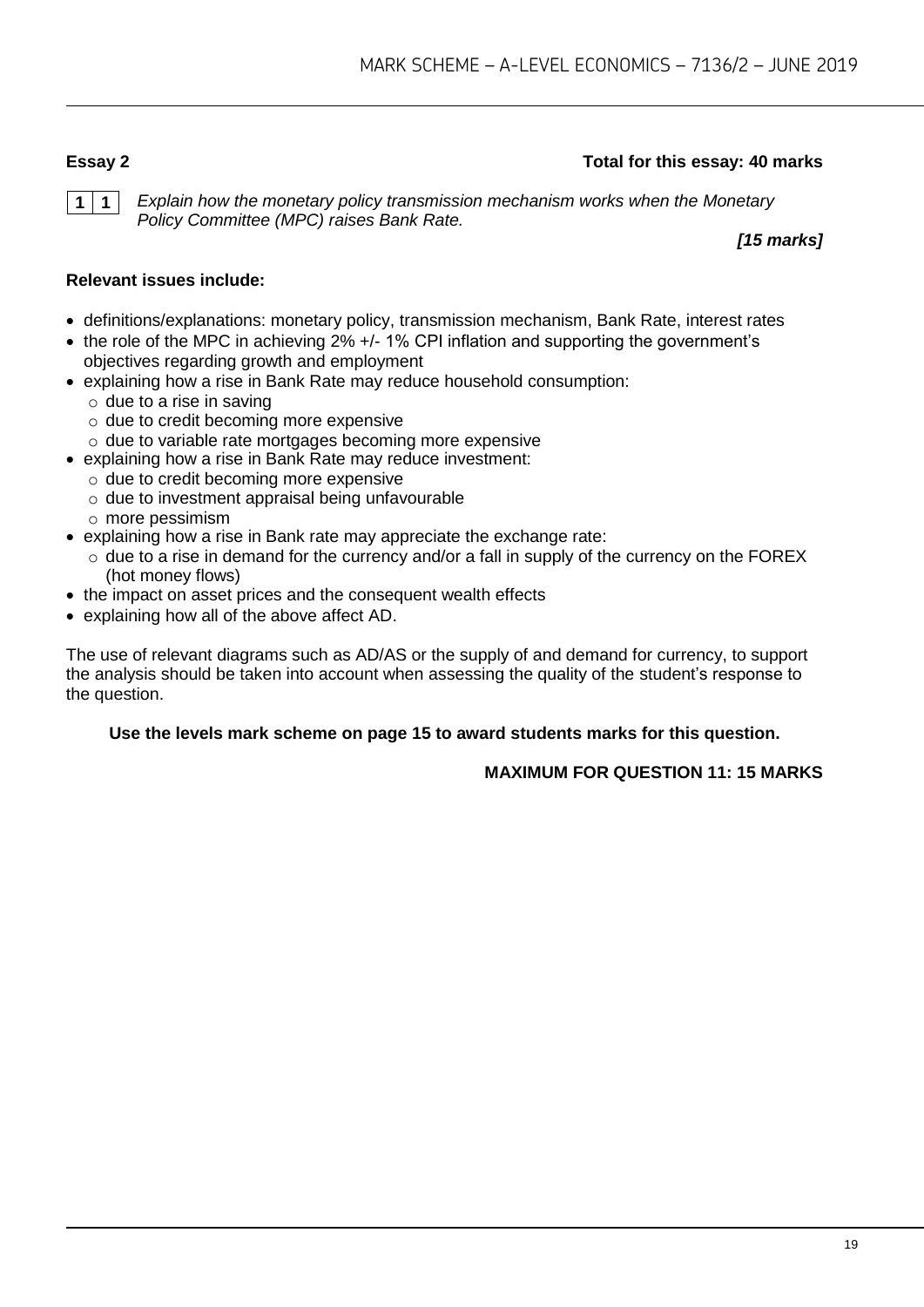**1 2** *Evaluate the view that strict rules and regulations on financial markets are essential to help create a more stable economy.*

*[25 marks]*

#### **Areas for discussion include:**

- definitions/explanations: financial markets, macroeconomic stability, financial stability
- relating rules and regulations to the FPC, FCA, and PRA and explaining the functions of each of the regulatory bodies
- explaining both micro and macro prudential regulation
- giving examples, such as explaining the build up to the last major financial crisis in the UK in 2007/08
- explaining systemic risk and the impacts on the real economy in terms of:
	- o growth
	- o unemployment
	- o inflation
	- $\circ$  government finances
- explaining liquidity ratios and the 'stress-testing' of banks
- explaining the role of other economic agents in attempting to create macroeconomic stability
	- $\circ$  such as the MPC's role in price stability and helping achieve the government's objectives for growth and unemployment
	- $\circ$  such as the OBR's role in monitoring the impact of government budgetary changes
	- $\circ$  such as the EU's rules regarding fiscal stability
	- o such as the Basel accords
- considering the possibility of government failure in banking or regulatory capture
- considering financial market failure, speculative bubbles and moral hazard
- considering that too much regulation may cause 'banking brain-drain' and damage the UK's financial services industry in the long-run
- considering the relative success (or failure) of current regulations or improvements that can be made to the system
- considering the possibility of market failure in banking such as asymmetric information in financial products
- considering that economic stability is much more than just financial stability
- considering that some external economic shocks may not be fully insulated against.

The use of relevant diagrams to support the analysis should be taken into account when assessing the quality of the student's response to the question.

#### **Use the levels mark scheme on page 4 to award students marks for this question.**

**MAXIMUM FOR QUESTION 12: 25 MARKS**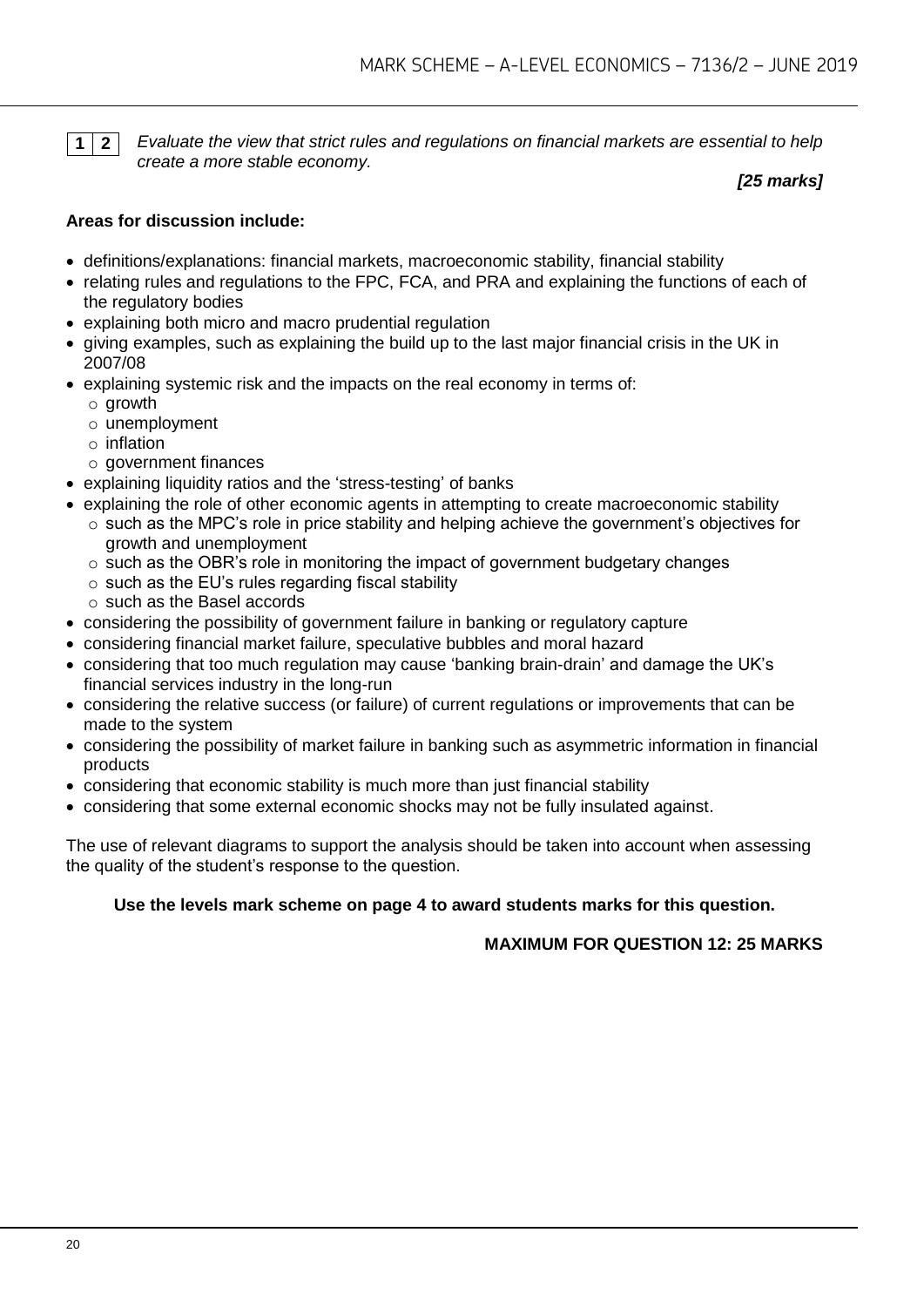#### **Essay 3 Total for this essay: 40 marks**

**1 3** *Explain the main causes of a rise in inflation.*

*[15 marks]*

#### **Relevant issues include:**

- definitions/explanations: inflation, cost-push inflation, demand-pull inflation, the general pricelevel, price indices
- explaining possible causes of rises in demand-pull inflation through an increase in the components of AD such as:
	- o increased consumption due to the falling unemployment
	- o increased investment due to falling interest rates
	- o increased government spending due to a discretionary policy to raise welfare spending, eg pensions
	- o increased exports due to higher economic growth in a trade partner
	- o decreased imports and increased exports due to a depreciation in the currency
	- $\circ$  a rise in the money supply supporting the monetarist view and using the Fisher equation
- explaining possible causes of rising cost-push inflation through an increase in the costs of the factors of production such as:
	- o rising wage costs
	- o rising raw material costs
	- o rising commodity prices such as oil
- explaining external shocks which may impact upon inflation
- explain microeconomic issues which may impact upon inflation such as rising housing costs affecting the RPI measure or possible collusion in energy markets affecting domestic fuel prices
- explaining possible short-run reasons for increases in prices and long-run reasons.

The use of relevant diagrams to support the analysis such as rising AD/AS should be taken into account when assessing the quality of the student's response to the question.

#### **Use the levels mark scheme on page 15 to award students marks for this question.**

**MAXIMUM FOR QUESTION 13: 15 MARKS**